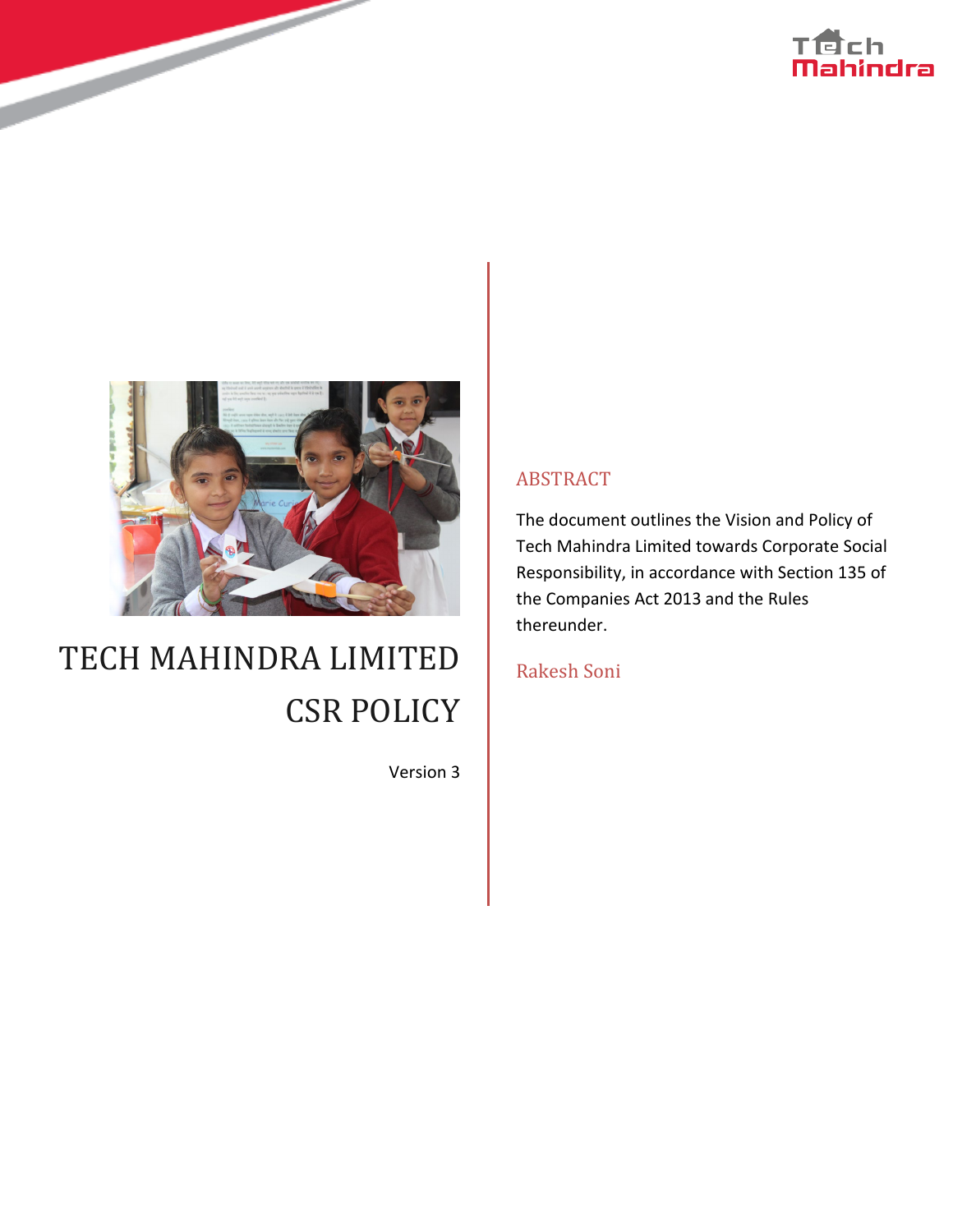

### Contents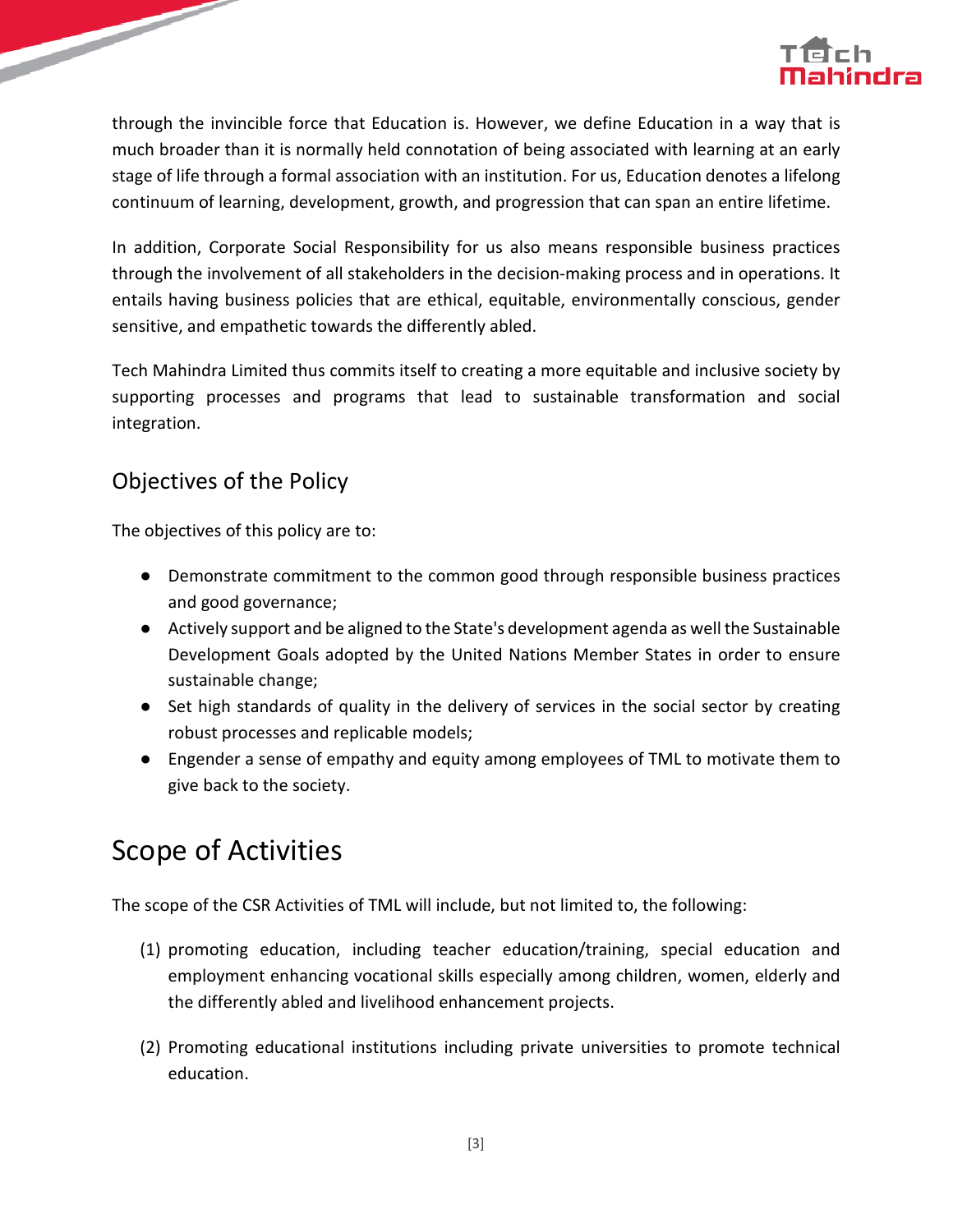

- $\boxtimes$  promoting gender equality and empowering women, and measures for reducing $\boxtimes$ inequalities faced by socially and economically backward groups.
- promoting healthcare including preventive healthcare

The above list is illustrative and not exhaustive. The CSR Committee constituted by the Board of Directors is authorized to consider CSR activities which are not included in the above.

It is clarified that, all the aforesaid activities or programs shall be undertaken in India only and also that such programs and activities shall not be designed for benefiting the employees of the Company and their families.

### <span id="page-4-0"></span>Specific Focus Areas

The focus area for TML's CSR is the promotion of Education. Within this broad theme specific areas such as school education, higher education including College & University education, education for employment, and technical education are included. Disability and Women's Empowerment are cross-cutting themes within these focus areas. The interventions in these thematic areas are prioritized to reach the under-served segments of population: people from socioeconomically and geographically disadvantaged communities, marginalized communities such as persons with disabilities, migrant workers in the informal sector, transgenders, women in vulnerable situations etc.<sup>[2]</sup>The company also lays emphasis on employee volunteering in all its CSR efforts.



**School Education:** Education is the tool for creating an empowered, enlightened society capable of rising to its full potential. Availability of Quality Education for all classes is the way to ensure an equitable and just social system. TML, through TMF, aims to improve the quality of school education in India by primarily focusing on enhancing capacities of teachers in the government school system, and also working on a few school improvement projects.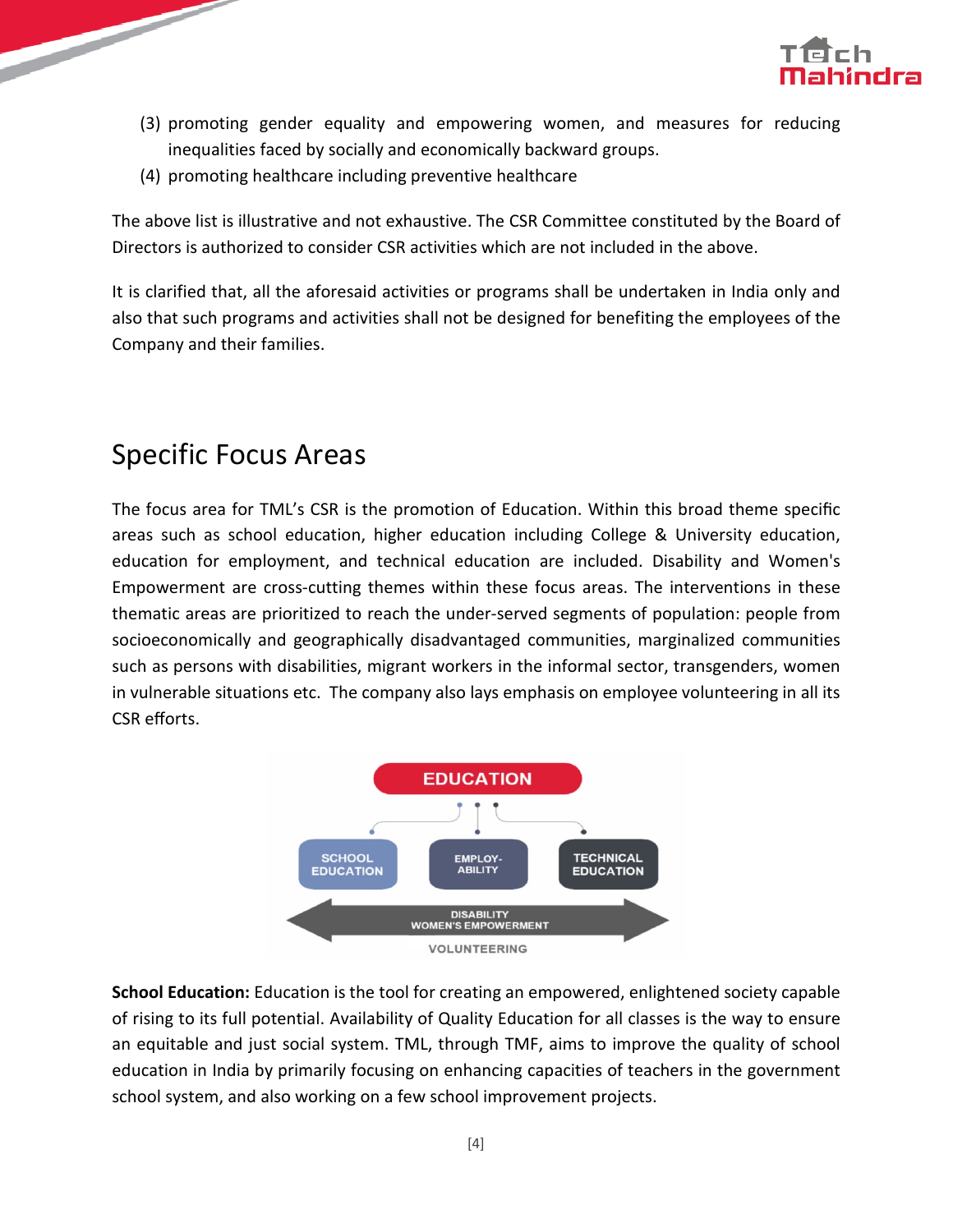

**Employability:** Tech Mahindra Limited intends to support the Government of India's Skill India mission for skill development of youth through Tech Mahindra Foundation's initiatives in Skill Development. TMF has been doing this through the SMART Program which seeks to benefit school drop-outs, people with disabilities, and those unable to go into higher education, among others with specific focus on women.

**Technical Education:** Mahindra Educational Institutions (MEI) shall establish institutions of higher learning, promote research and development and collaborate with other renowned institutions to contribute towards the goal of high-quality technical education systems in India. MEI has established Mahindra University, a private university set up under The Telangana State Private Universities (Establishment and Regulation) Act, 2018.

For each of the thematic areas, working with women and persons with disabilities will be an important focus area. It will be aspired that at least 50% of the beneficiaries of CSR programs of the company are women and at least 10% of the beneficiaries are persons with disabilities.

Promotion of Volunteering is one of the core human resource strengths at all the Mahindra Group companies. Tech Mahindra encourages its associates to volunteer time in CSR activities being carried out by Tech Mahindra Foundation and its NGO partners. Also, the CSR activities are closely aligned to the Sustainability goals of the company, as well as its objective of promoting Diversity and Inclusion.

# <span id="page-5-0"></span>Funding and Allocation

For achieving its CSR objectives, Tech Mahindra Limited shall allocate such amount of its average Net Profits as may be approved by the Board of Directors, and not less than 2% of the average net profits of the previous three financial years as prescribed by Section 135 of the Companies Act 2013, as its annual CSR budget in each Financial Year.

It is clarified that the surplus arising out of CSR projects or activities, if any, shall not form part of the business profits of the company and will be utilized for CSR projects/activities only in compliance with the provisions made under CSR Rules

### <span id="page-5-1"></span>Implementation

CSR Programs of Tech Mahindra Limited shall be undertaken by Tech Mahindra Limited directly, or by the Tech Mahindra Foundation (including NGOs designated by TMF to do so) and/or the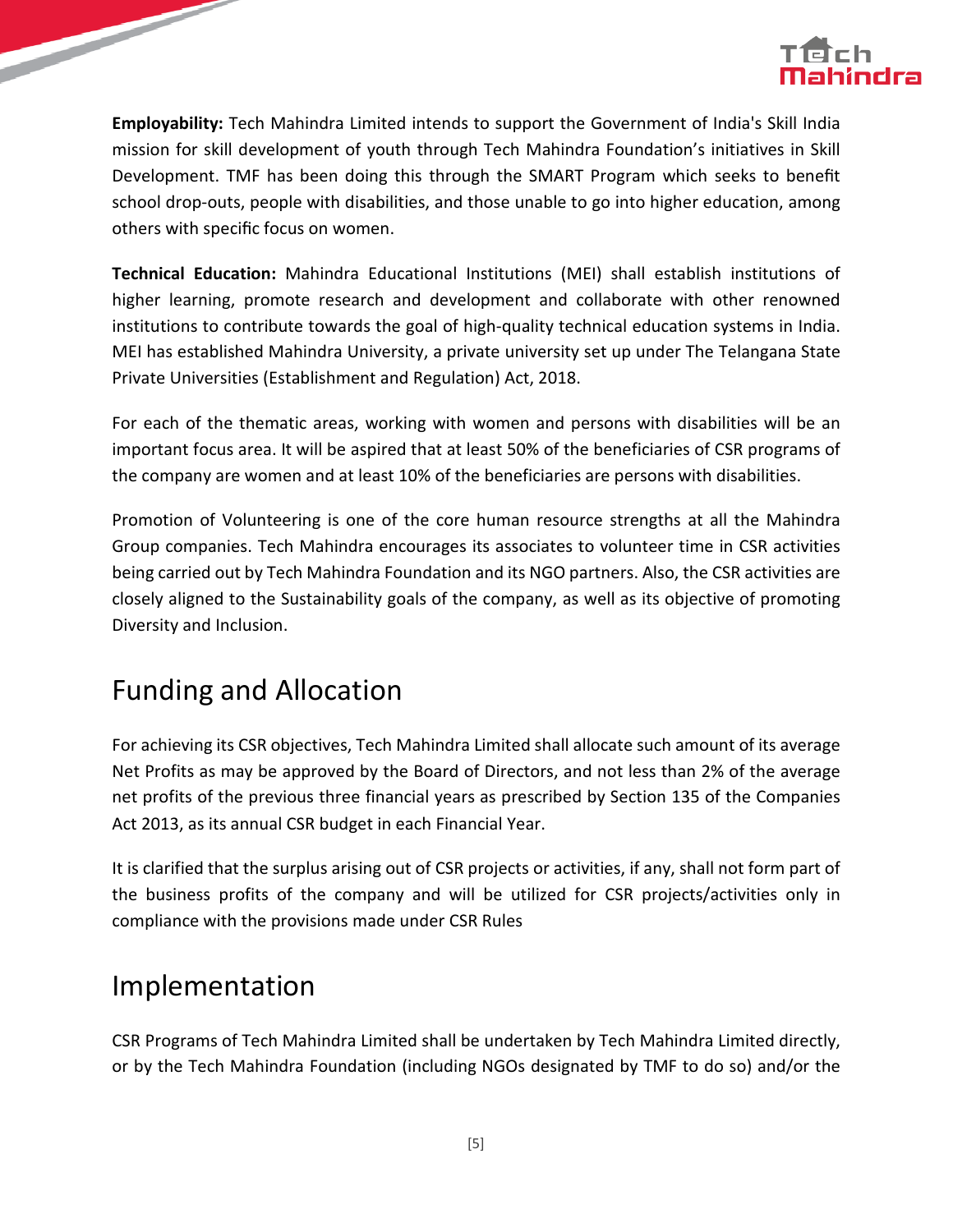

Mahindra Educational Institutions or Mahindra University, as may be decided by the CSR Committee and the Board of Directors of the company.

Tech Mahindra Foundation (TMF) is a wholly owned subsidiary of Tech Mahindra Limited, and was registered as a charitable company in March 2006 under section 25 of the Companies Act 1956. TMF has filed Form CSR-1 with the Ministry of Corporate Affairs and registered itself for undertaking CSR Activities. It has been established as a distinct entity to ensure effective and professional implementation of the Corporate Social Responsibility activities of Tech Mahindra Limited.

Mahindra Educational Institutions (MEI) is a wholly owned subsidiary of Tech Mahindra Limited and was set up in April 2013 under section 25 of the Companies Act 1956 with the objective of promoting high quality technical education in India. MEI has filed Form CSR-1 with the Ministry of Corporate Affairs and registered itself for undertaking CSR Activities. It will establish new institutions of higher technical learning and collaborate with existing academic institutions to promote quality learning.

MEI sponsored Mahindra University (MU), a Private University established under The Telangana State Private Universities (Establishment and Regulation) Act, 2018 for offering Certificate, Diploma and Degree programs in all areas of higher education and will comprise various Schools in Engineering, Management, Law, Education, Media & Liberal Arts, and Design. MU was notified by the Government of Telangana on 20th May 2020.

# <span id="page-6-0"></span>Tech Mahindra Foundation

TMF is entrusted with the implementation of programs and activities related to Education and Employability as part of Tech Mahindra's CSR, with Disability and Women's Empowerment being the two cross cutting themes that run across all projects. The Foundation will implement its projects both directly as well as through other registered non-governmental organizations, in accordance with the provisions of Section 135 of the Companies Act 2013 and the amendments thereof promulgated by the Government of India from time to time.

The following table gives the details of Tech Mahindra Foundation's various programs and their mode of implementation:

| Name of the    | <b>Programmatic Area</b> | <b>Beneficiary Profile</b> | Implementation |
|----------------|--------------------------|----------------------------|----------------|
| <b>Program</b> |                          |                            | <b>Mode</b>    |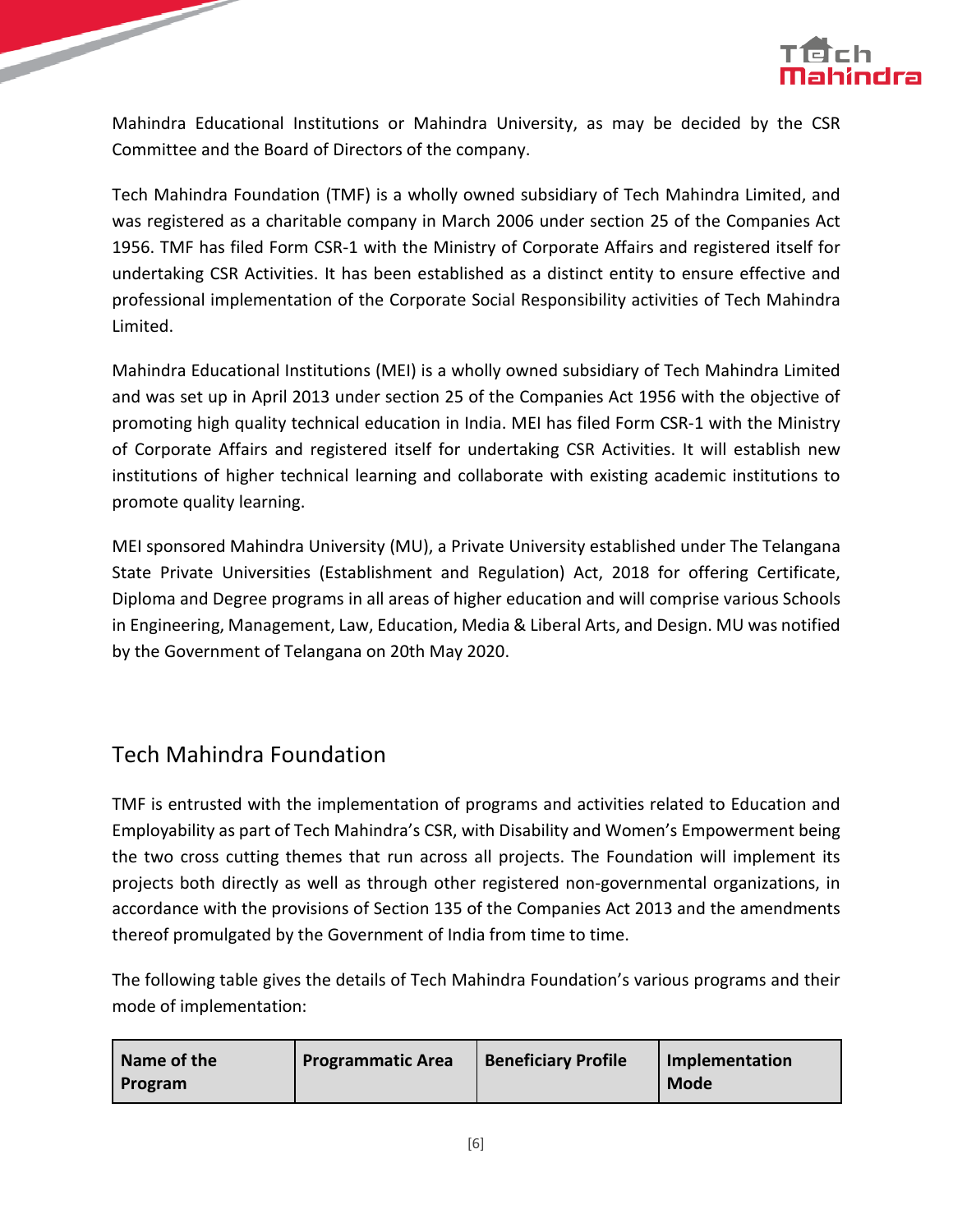

| <b>SMART (Skills-for-</b><br><b>Market Training)</b>                    | Employability<br>Enhancement                                                   | Youth from under-<br>served communities                                                        | Direct as well as<br>through NGO<br>partners |  |
|-------------------------------------------------------------------------|--------------------------------------------------------------------------------|------------------------------------------------------------------------------------------------|----------------------------------------------|--|
| SMART+                                                                  | Employability<br><b>Enhancement for</b><br>Persons with<br><b>Disabilities</b> | Youth with<br>disabilities                                                                     | Direct as well as<br>through NGO<br>partners |  |
| <b>ARISE (All Round</b><br>Improvement in<br><b>School Education)</b>   | <b>School Education</b>                                                        | Teachers and<br>Students from<br>government schools<br>as well as low-cost<br>private schools  | Through NGO<br>partners                      |  |
| <b>ARISE+ (All Round</b><br>Improvement in<br><b>Special Education)</b> | <b>Education for Persons</b><br>with Disabilities                              | Children with Special<br>Needs (Disabilities),<br>their Parents,<br>Teachers and<br>Caregivers | Through NGO<br>partners                      |  |
| Shikshaantar                                                            | <b>School Education</b>                                                        | <b>Teachers and Leaders</b><br>from Government<br><b>Schools</b>                               | Direct as well as<br>through NGO<br>partners |  |

Under all these Programs, TMF will implement a number of projects each year. The selection of projects will be based on a need assessment exercise carried out either internally by the TMF team or externally by an independent agency hired for this purpose, depending on the size and scale of the project. The projects to be implemented over the course of a financial year will be included in the Annual Action Plan prepared by the Management of TMF and submitted to the Board each year. This Annual Action Plan will include:

- List of Projects to be implemented (categorized as New projects or Renewal projects)
- Mode of implementation of each project

- Modalities of Utilization of Funds and implementation schedules for the projects
- Monitoring and Reporting mechanism for the projects, and
- Details of need and impact assessment, if any, for the projects undertaken by the Foundation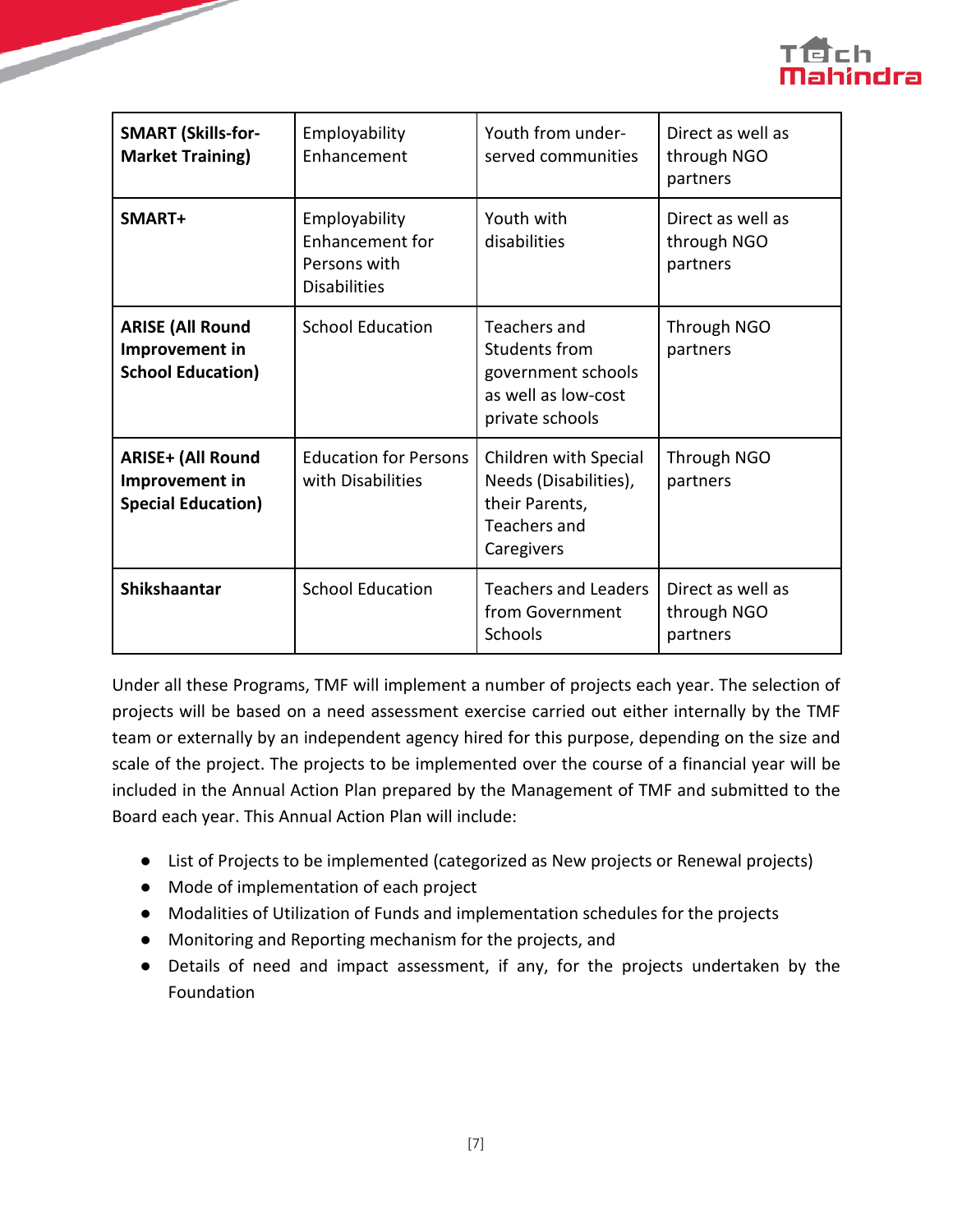

#### <span id="page-8-0"></span>Monitoring and Impact Assessment

TMF has always been giving significant emphasis on high quality monitoring of each of its projects. A dedicated team of adequately trained and experienced professionals is responsible for the onsite monitoring of each of the projects implemented by NGO partners, and objectivity is maintained by ensuring that a consistent set of monitoring indicators are applied across similar projects. In addition, TMF invests in robust Management Information Systems to ensure a regular flow and analysis of data and information from the projects so that relevant and timely decisions for the projects can be made.

For the projects that are implemented directly, TMF has an in-house Monitoring & Evaluation unit which keeps a tab on the quality of implementation and ensures that the project and program objectives are being regularly achieved.

The senior management of the team is closely involved in the monitoring of the projects through quarterly project reviews as well as regular visits to the field to get a first-hand impression of the projects.

Impact Assessment of TMF's projects is usually carried out by qualified third party agencies who are selected through an objective and transparent process. As per amendment to Companies Act made in January 2021, the details of projects which are due for impact assessment would be detailed in the annual Action Plan and approved by the Board. The impact assessment reports are published on the Foundation's website.

<span id="page-8-1"></span>The CSR Committee of the Board is briefed on a summary of the above findings.

#### Mahindra University

Mahindra University (MU), a Private University established under The Telangana State Private Universities (Establishment and Regulation) Act, 2018, is sponsored by Mahindra Educational Institutions primarily to improve the Technical Education among the budding young engineers. The CSR contribution spent on this would improve the infrastructure for gaining a competitive technical education and R&D initiatives of the University.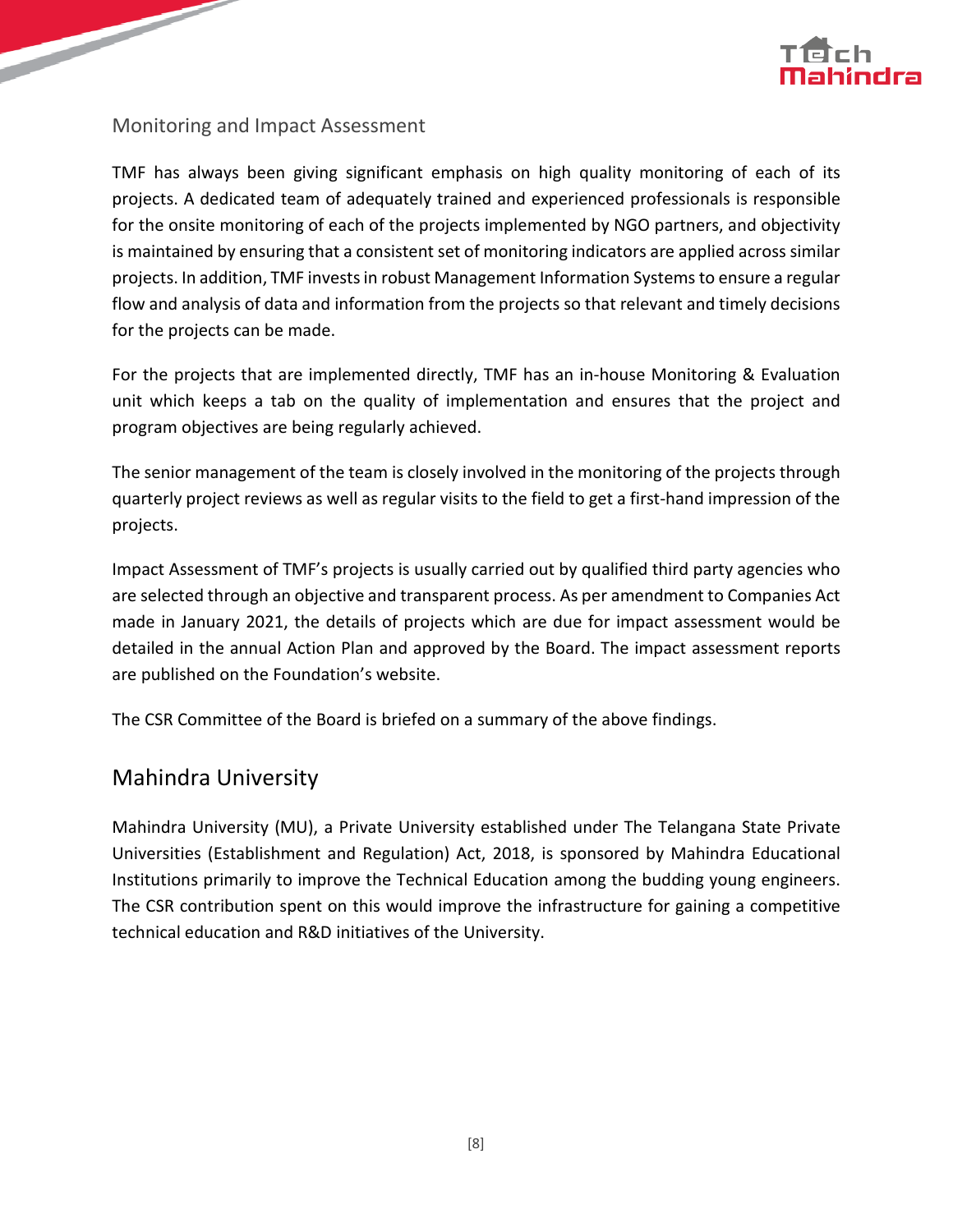



### <span id="page-9-0"></span>Tech Mahindra CSR Governance Structure



The Board of Directors of Tech Mahindra Limited will be the apex authority responsible for the implementation of CSR projects each year in accordance with the provisions of Section 135 of the Companies Act 2013 and the amendments thereof. A CSR Report will be published as part of the Annual Report of the company which will adhere to the format provided in Section 135. In this report, the annual CSR expenditure as well as the unspent amount will be certified by the CFO of the company or a suitable authority designated by the CFO.

The Board of Directors will constitute a CSR Committee, details of which will be published on the company website as well as in its Annual Reports.

TMF and MEI will be led by their respective heads, who will provide quarterly reports to the Board of Directors through the CSR Committee of Tech Mahindra Limited. Mahindra University will be run by the Vice Chancellor under the guidance of the Governing Body.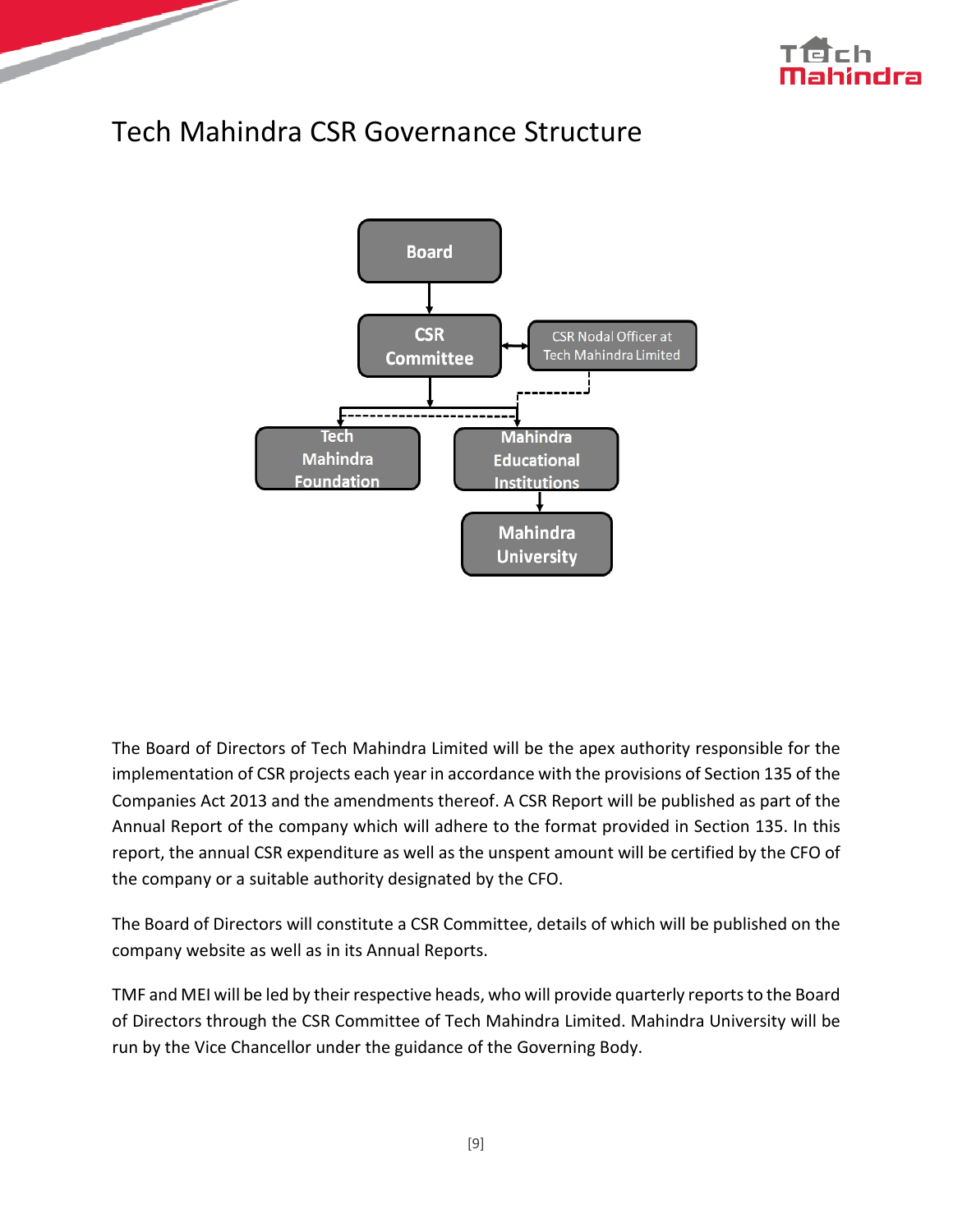### <span id="page-10-0"></span>Roles and Responsibilities

#### <span id="page-10-1"></span>Board

The Board of Tech Mahindra Limited will be responsible for:

- Approving the CSR policy as formulated by the CSR Committee
- Approving the Annual Action plan recommended by the CSR committee, in pursuance of the CSR policy.
- In case of ongoing project, the Board shall monitor the implementation of the project with reference to the approved timelines and year wise allocation and shall be competent to make modifications, if any, for smooth implementation of the project within the overall permissible time period.
- Ensuring that in each financial year the Company spends at least 2% of the average net profit before taxation excluding profits arising from overseas branches made during the three immediate preceding financial years, and this is certified by the CFO or the person responsible for financial management.
- Disclosing in its Annual Report the names of CSR Committee members, the content of the CSR policy and ensuring annual reporting of its CSR activities on the Company website.
- Ensuring annual reporting of CSR activities to the Ministry of Corporate Affairs, Government of India, as per the prescribed format.

#### <span id="page-10-2"></span>CSR Committee

Composition of the CSR Committee: The Committee will consist of three or more directors of one of whom will be an independent director.

The CSR Committee of Tech Mahindra Limited will be responsible for:

- Formulating the CSR policy in compliance to Section 135 of the Companies Act 2013
- Formulating and recommending to the Board, an Annual Action Plan in pursuance of the CSR policy
- Recommending to Board the CSR expenditure to be incurred
- Making modifications to the CSR policy as and when required
- Regularly monitoring the implementation of the CSR projects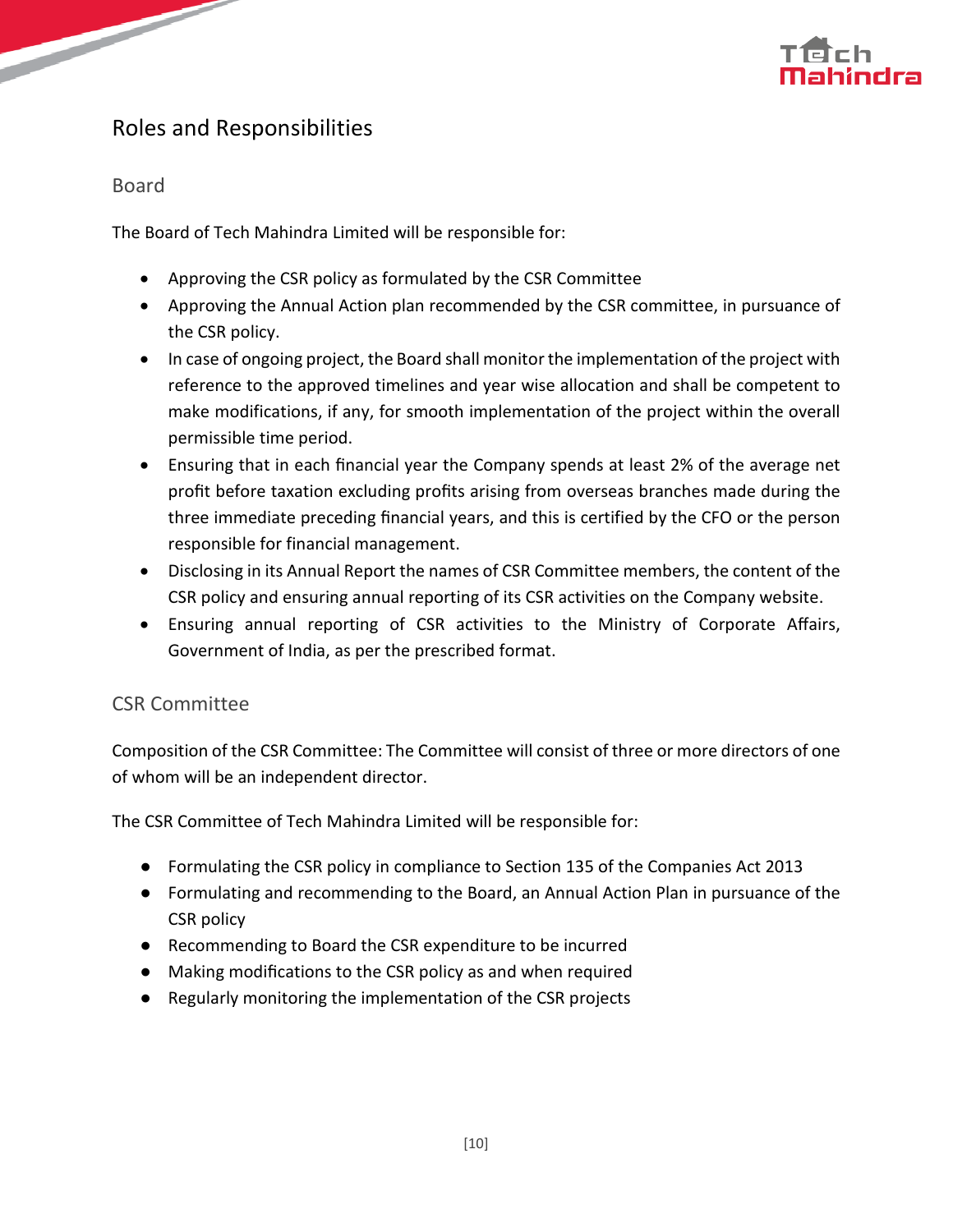

### Disclaimer

Tech Mahindra, herein referred to as TechM provide a wide array of presentations and reports, with the contributions of various professionals. These presentations and reports are for informational purposes and private circulation only and do not constitute an offer to buy or sell any securities mentioned therein. They do not purport to be a complete description of the markets conditions or developments referred to in the material. While utmost care has been taken in preparing the above, we claim no responsibility for their accuracy. We shall not be liable for any direct or indirect losses arising from the use thereof and the viewers are requested to use the information contained herein at their own risk. These presentations and reports should not be reproduced, recirculated, published in any media, website or otherwise, in any form or manner, in part or as a whole, without the express consent in writing of TechM or its subsidiaries. Any unauthorized use, disclosure or public dissemination of information contained herein is prohibited. Unless specifically noted, TechM is not responsible for the content of these presentations and/or the opinions of the presenters. Individual situations and local practices and standards may vary, so viewers and others utilizing information contained within a presentation are free to adopt differing standards and approaches as they see fit. You may not repackage or sell the presentation. Products and names mentioned in materials or presentations are the property of their respective owners and the mention of them does not constitute an endorsement by TechM. Information contained in a presentation hosted or promoted by TechM is provided "as is" without warranty of any kind, either expressed or implied, including any warranty of merchantability or fitness for a particular purpose. TechM assumes no liability or responsibility for the contents of a presentation or the opinions expressed by the presenters. All expressions of opinion are subject to change without notice.